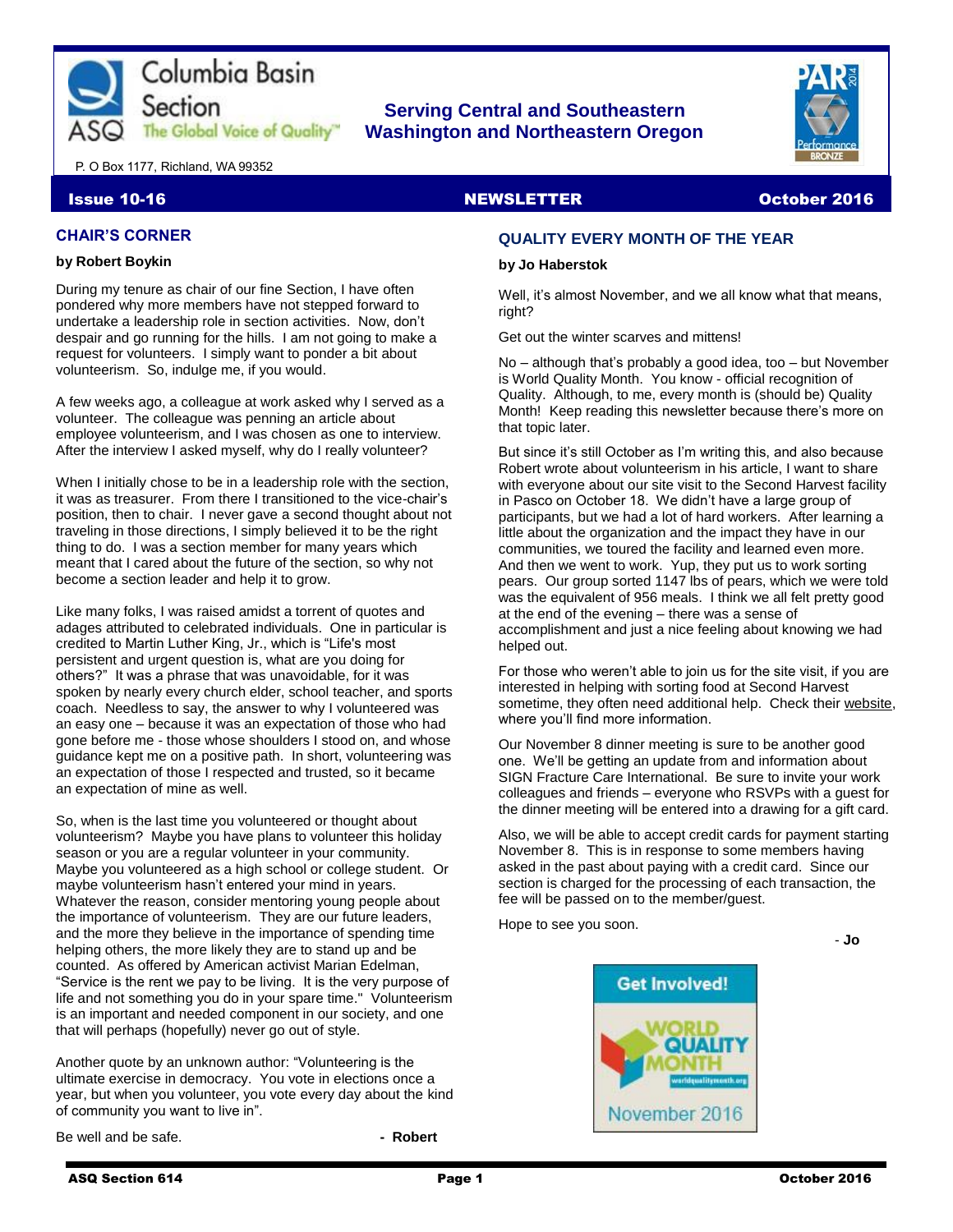

# **November 8, 2016 The Global Voice of Quality" American Society for Quality Columbia Basin Section 0614**



# **Tuesday November 8, 2016**

**LOCATION:** Columbia River Catering Shilo Inn 50 Comstock Richland, Washington

**5:30 p.m**. - Check in/Networking (no host cocktail service)

**6:00 p.m.** - Buffet Dinner

**6:45 p.m.** – Presentation

# **DINNER BUFFET MENU:**

The Chef and crew at Columbia River Catering always provide a fine and varied buffet dinner for us at the Shilo Inn. The buffet usually includes two entree choices, plus accompanying vegetable, a number of tasty salads, and a vegetable and/or fruit tray.

Your choice of coffee, tea or decaf is included with dinner. And don't forget to save room for dessert!

## **Cost:**

\$20 ASQ members

\$25 non members

\$ 5 presentation only

Credit cards accepted; processing fee will be added to the charge.

# Reservations are due

November 3. E-mail [Panda\\_2@charter.net](mailto:Panda_2@charter.net) with your name, phone number, company affiliation, and type of reservation.

**Note:** All no shows will be billed unless cancelled 48 hours in advance.

For more information about our ASQ section and other upcoming events: [www.asq614.org/](http://www.asq614.org/)

# **Creating Equality of Fracture Care Since 1999**





# **Bob Schmitt, Regulatory Affairs, Quality & IT Manager Richard Grizzell, Operations Manager**

SIGN Fracture Care International is a nonprofit, humanitarian organization that builds orthopaedic capacity in developing countries by collaborating with the local surgeons to develop training and implants that support their efforts to provide effective orthopaedic surgery to the poor. SIGN designs and manufactures surgical implants and instruments that are donated, or provided on a cost reimbursement basis, to under-resourced hospitals for the surgeons' use. They also coordinate orthopaedic training of the surgeons in the use of the equipment and other related procedures.

The SIGN IM Nail System is comprised of intramedullary nails (implants) which are held in place with interlocking screws. This treatment is the 'gold standard' for surgical intervention in developing nations. The SIGN IM Nail System is uniquely designed for use in facilities that do not have C-arms (real-time x-ray intra-operatively) or power equipment.

Quality is a key component at SIGN, and team members document each step of design. All of SIGN's products are manufactured in Richland. Over the years, efficiency and production have been improved through the use of quality techniques and new machinery. SIGN has been the recipient of awards for Manufacturer of the Year in Washington State in past years.

Join us on November 8 to hear about the latest news – and challenges – from Bob Schmitt and Richard Grizzell. We will learn more about SIGN's history and how SIGN:

- Brings healing to the working poor
- Implants hope through innovative design
- Provides training to surgeons in developing countries
- Responds to disasters
- Ensures in-house design and production quality

With SIGN's help, surgeons can treat more patients and hasten healing so individuals can return to work and resume care and feeding of their families.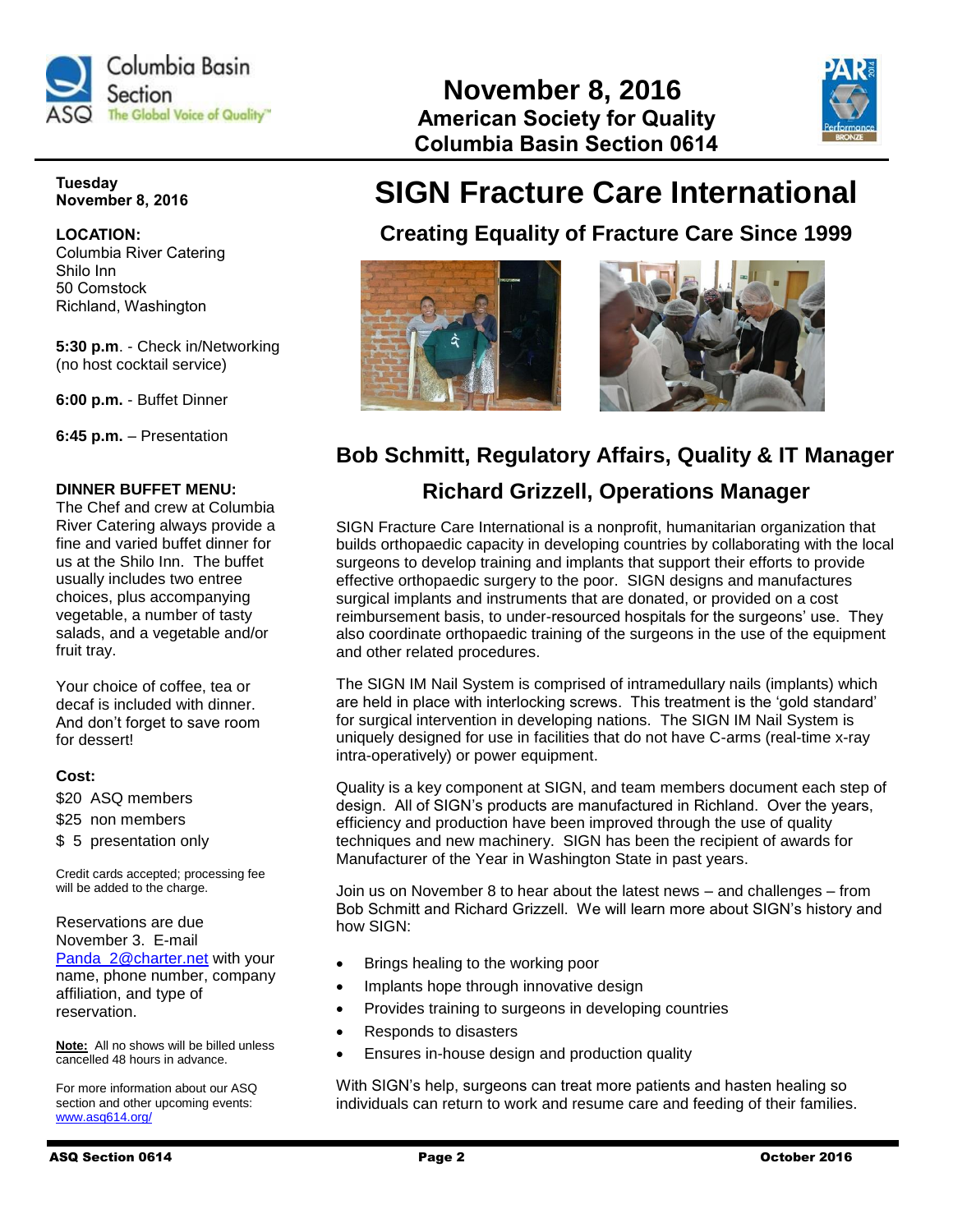## **CERTIFICATIONS**

#### **by Patrick Faulk, Certification/Recertification Chair**

Congratulations to Javier Di Mauro and Rebecca P. Raven, who passed their Certified Quality Auditor (CQA) exams in June! These were the last certification exams proctored by our local Section. All certification exams are now computer-based, and are administered through Prometric Test Centers. Thanks to everyone who assisted with proctoring the exams over the years. It was a valuable service to our members, and greatly appreciated.

#### Upcoming Certification Exams

The next certification exam testing window is December 1-17, 2016. The following certification exams will be available:

- Certified Calibration Technician CCT
- Certified Pharmaceutical GMP Professional CPGP
- Certified Quality Auditor CQA
- Certified Quality Engineer CQE
- Certified Quality Improvement Associate CQIA
- Certified Quality Process Analyst CQPA
- Certified Six Sigma Green Belt CSSGB
- Certified Software Quality Engineer CSQE

The application deadline for the above exams is Friday, November 4, 2016. Applications may be submitted online at <http://asq.org/cert/certifications> (you will need to log in with your ASQ account). The application form can also be printed and submitted by snail mail, e-mail, or fax. Exam fees for ASQ members range from \$244 to \$348; non-members pay an additional \$150.

Once your application is approved, you will schedule your exam directly with a Prometric Test Center. Those nearest to us are located in La Grande, OR and Spokane, WA. The ASQ website has direct links for registration.

Additional details about ASQ's computer-based certification exams are available online at [http://asq.org/cbt/.](http://asq.org/cbt/)

#### Renew Your Certification Online

If you already have an ASQ certification, you can now complete and submit your Recertification Journal online. You must first log on to the ASQ website with your member account, then go to the "My Recertification Journal" link.

For each recertification area, you can record Recertification Units (RUs) as you complete qualifying activities. You can also upload the required supporting documentation electronically. Once you have logged an activity and uploaded the documentation, you don't have to worry about locating the information when it's time to renew. Once you have logged 18 RUs, you can submit your online Recertification Journal up to six months before or after your certification expiration date.

Don't forget that each Section meeting or workshop attended is worth 0.3 RU. That may not seem like much, but if you attend only six per year, that adds up to 5.4 RUs over a three-year period, almost a third of the RUs required for recertification.

If you wish to synchronize the renewal dates of multiple ASQ certifications, you will still need to submit your Recertification Journal and supporting documentation to the Section Recertification Chair. Synchronization cannot be handled using the online Journal.

Contact Patrick at [prfaulk@bechtel.com](mailto:prfaulk@bechtel.com) for questions about the certification/recertification process.

## **BRING A GUEST – YOU MAY WIN A GIFT CARD!**

Our November 8 section dinner meeting is going to be another good one. I'm sure you were already planning to invite several co-workers and friends, right?

If not, start inviting them now! For every guest (non-member) you invite who makes a reservation in advance and attends the dinner meeting, your name will be entered into a drawing for a Starbucks gift card. That means if you have one guest, you'll get one entry, but if you sign up 10 guests … you'll have even better odds of winning the gift card!

Reservations for the meeting are due November 3. Just be sure that when your guests RSVP (or if you sign them up when making your reservation), that it's noted they are attending as your guest or referred by you), so you will get the entry.

## **PAUL CASEY TO SPEAK AT MCLDA MEETING NOVEMBER 10**

The November 10 meeting of the Mid-Columbia Leadership Development Association (MCLDA) features Paul Casey, who will share the importance of **Reaching for Rock-Solid Relationships**. Leadership is all about relationships, and being emotionally intelligent as a leader adds to your influence. Next to vision-casting, this is a critical leadership skill since we all know that when people resign, they are usually leaving their manager, not their company.

Paul will provide practical tips for being an excellent relationship-builder—tips that can be applied right away. You will also learn about the five relationships in your leadership position that you need to keep strong, along with suggestions on how to enhance those relationships.

The dinner meeting will be held at the Shilo Inn, Richland, starting at 5:30 p.m. Cost is \$20 for the dinner meeting or \$5 for just the presentation. For more information or to make a reservation, contact Jamie at jamie perez-carter@rl.gov.

## **OCTOBER MEMBER GIFT – CERTIFICATION RESOURCES**

The goal of this month's ASQ free member gift is to give those who are ready to take this next step in their professional progression as many tools and resources as possible to ensure success.

If you've been thinking about taking a certification exam in the near future, save this gift. If even one element from this bundle serves to help you smooth your pass to success, it will be worth it.

The gifts include:

- Free Guide *Certification Journey: Your8-Step Guide* (video)
- New Webcast *Preparing for a Certification Exam*
- Complete E-book *The Certified Manager of Quality/Organizational Excellence Handbook*
- Complete E-book *The Quality Improvement Handbook*

[Click here](http://asq.org/member-gift/index.html) to get your member gift.